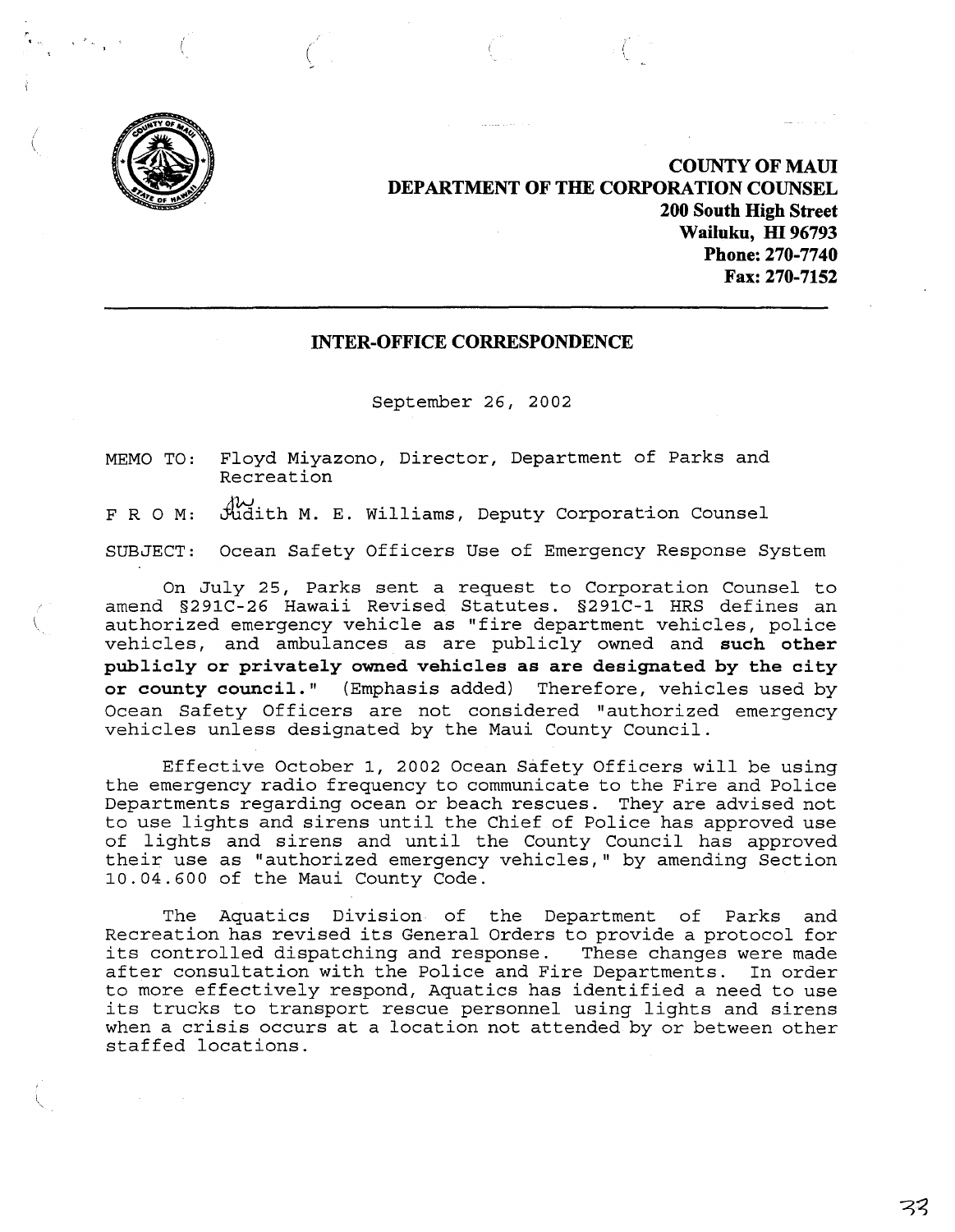Floyd Miyazono, Director Department of Parks and Recreation September 26, 2002 Page 2

 $\mathcal{E}_{\mathcal{F}_{\mathcal{A}}^{(n)}}(x)$  , where  $\mathcal{E}_{\mathcal{A}}^{(n)}$ 

The following language is recommended, to amend the Maui County Code to specifically designate the Ocean Safety Response Vehicles as authorized emergency vehicles.

 $\mathcal{L}$  and  $\mathcal{L}$ 

The pertinent section of the code now reads:

Maui County Code Section 10~04.600 **Vehicle, authorized emergency (Defined).**

"Authorized emergency vehicle" means any vehicle of the fire department or police vehicle, all ambulances, and such emergency vehicles of government departments or used in public service as are designated or authorized by the board of supervisors. (Ord. 413 section 10-2.1 (54), 1965) .

This section should be amended to read:

I  $\ddot{\phantom{0}}$  Authorized emergency vehicle means any vehicle of the fire department, police vehicles, ambulances, ocean safety response vehicles) and such emergency vehicles of government departments or used in public service as are designated or authorized by the [board of supervisors] County Council.

You are also informed of the following relevant statutes:

Maui County Code 10.20.270 **Audible and visible signals on vehicles.**

A. Every authorized emergency vehicle shall, in addition to any other equipment and distinctive markings, required by this title, be equipped with <sup>a</sup> siren, exhaust whistle, or bell capable of giving an audible signal.

Maui County Code 10.20.300 **Lighting devices-Approval authority of chief of police.**

A. The chief of police is authorized to approve or disapprove lighting devices and to issue and enforce regulations establishing standards and specifications for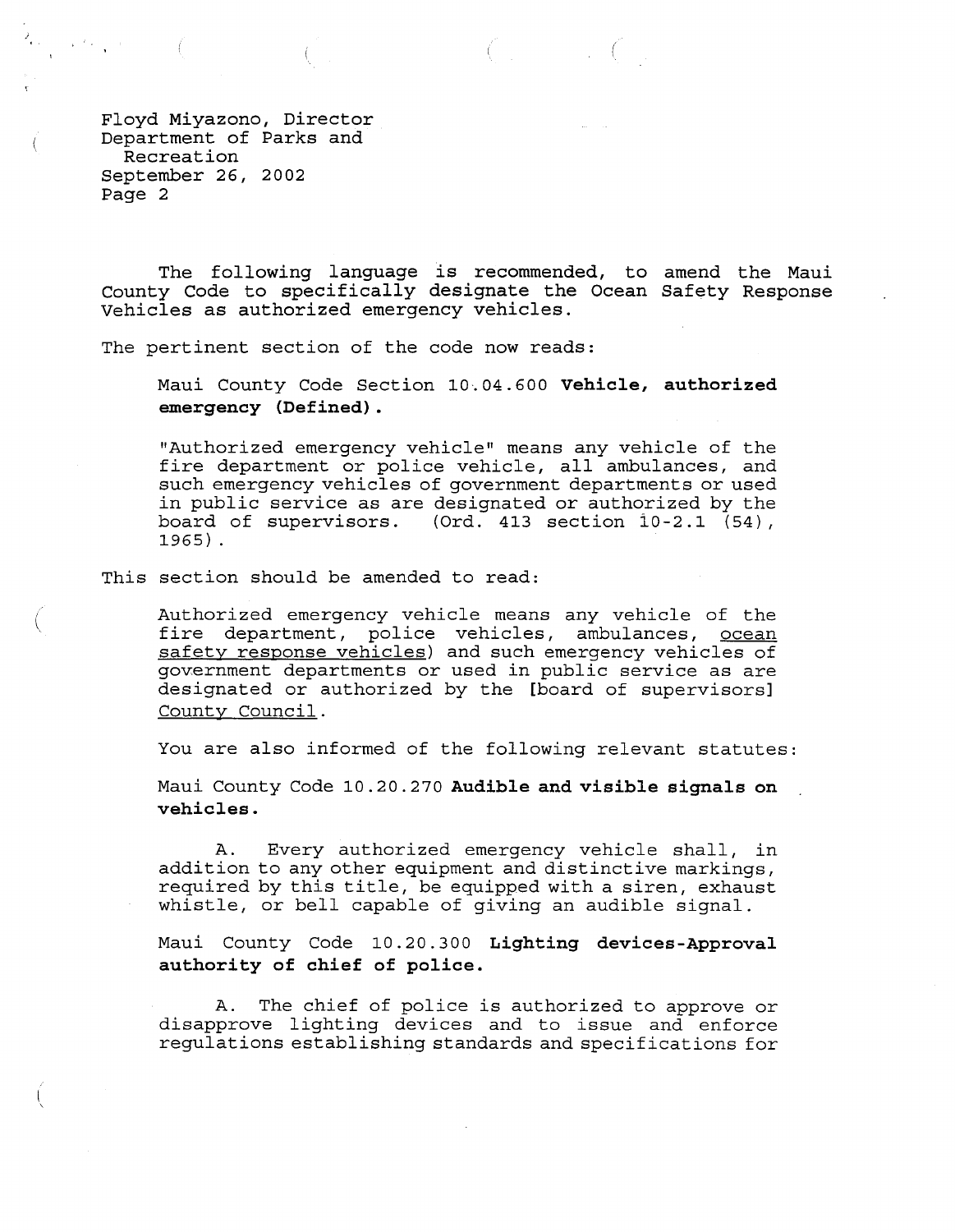Floyd Miyazono, Director Department of Parks and Recreation September 26, 2002 Page 3

> the approval of such lighting devices, their installation, adjustment and aiming, and adjustment when in use on motor vehicles,

This imposes a requirement on Aquatics to obtain approval from the Chief of Police for the use of lights (and sirens) .

Aquatics has expressed an understanding of the duty of care imposed on drivers of emergency vehicles and the need for specific training and familiarity with *§291C-26* Hawaii Revised Statutes **Authorized emergency vehicles,** as amended (2002) see attached.

Please advise whether Parks is requesting the above suggested change to MCC 10.04.600. We recommend that you meet with representatives of both the Fire Control and Police departments prior to submitting any proposed amendments to the County Council

JEW:epg s:\all\jew\parks\emerg.vehicle.wpd cc: Thomas Phillips, Chief, Department of Police Clayton Ishikawa, Chief, Fire Control

APPROVED FOR TRANSMITTAL

sui **B. TAKAYESO** JAME

pration Counsel

 $\big($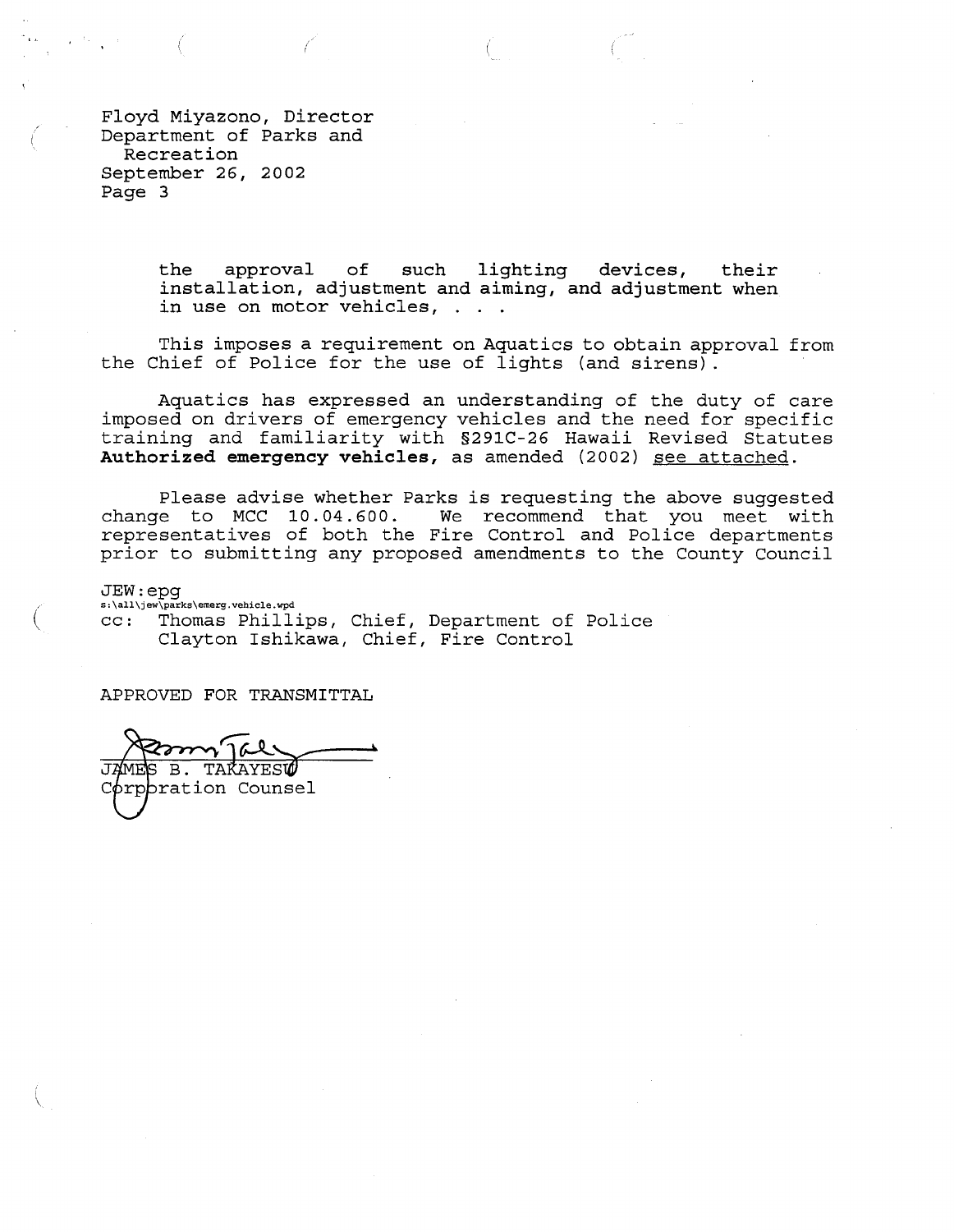**HI** ST § 291C-26 HRS § 291C-26

(

(

#### **This document has been updated. Use KEYCITE.**

# **HAWAII REVISED STATUTES ANNOTATED DIVISION 1. GOVERNMENT TITLE 17. MOTOR AND OTHER VEHICLES CHAPTER 291C. Statewide Traffic Code PART III. OBEDIENCE TO AND EFFECT OF TRAFFIC LAWS**

Copyright © 2001 by Matthew Bender & Company, Inc., a member of the

LexisNexis Group. All rights reserved.

Current through 2001 Third Special Session of the Twenty-First Legislature

(§ *291C-26).* Authorized emergency vehicles.

(a) The driver of an authorized emergency vehicle, when responding to an emergency call or when in the pursuit of an actual or suspected violator of the law or when responding to but not upon returning from <sup>a</sup> fire alarm, may exercise the privileges set forth in this section, but subject to the conditions herein stated.

(b) The driver of an authorized emergency vehicle may:

(1) Park or stand irrespective of the provisions of this chapter;

(2) Proceed past <sup>a</sup> red or stop signal or stop sign, but only after slowing down as may be necessary for safe operation;

(3) Exceed the maximum speed limits so long as the driver does not endanger life or property;

(4) Disregard regulations governing direction of movement or turning in specified directions.

(c) The exemptions granted in this section to an authorized emergency vehicle shall apply only when the vehicle is making use of authorized audible and visual signals, except as otherwise provided by county ordinance.

(d) The foregoing provisions shall not relieve the driver of an authorized emergency vehicle from the duty to drive with due regard for the safety of all persons, nor shall such provisions protect the driver from the consequences of the driver's reckless disregard for the safety of others.

[L 1971, <sup>c</sup> 150, pt of § 1; am imp <sup>L</sup> 1984, <sup>c</sup> 90, § 1]

<General Materials (GM) - References, Annotations, or Tables>

H R S § *291C-26*

HI ST § *291C-26*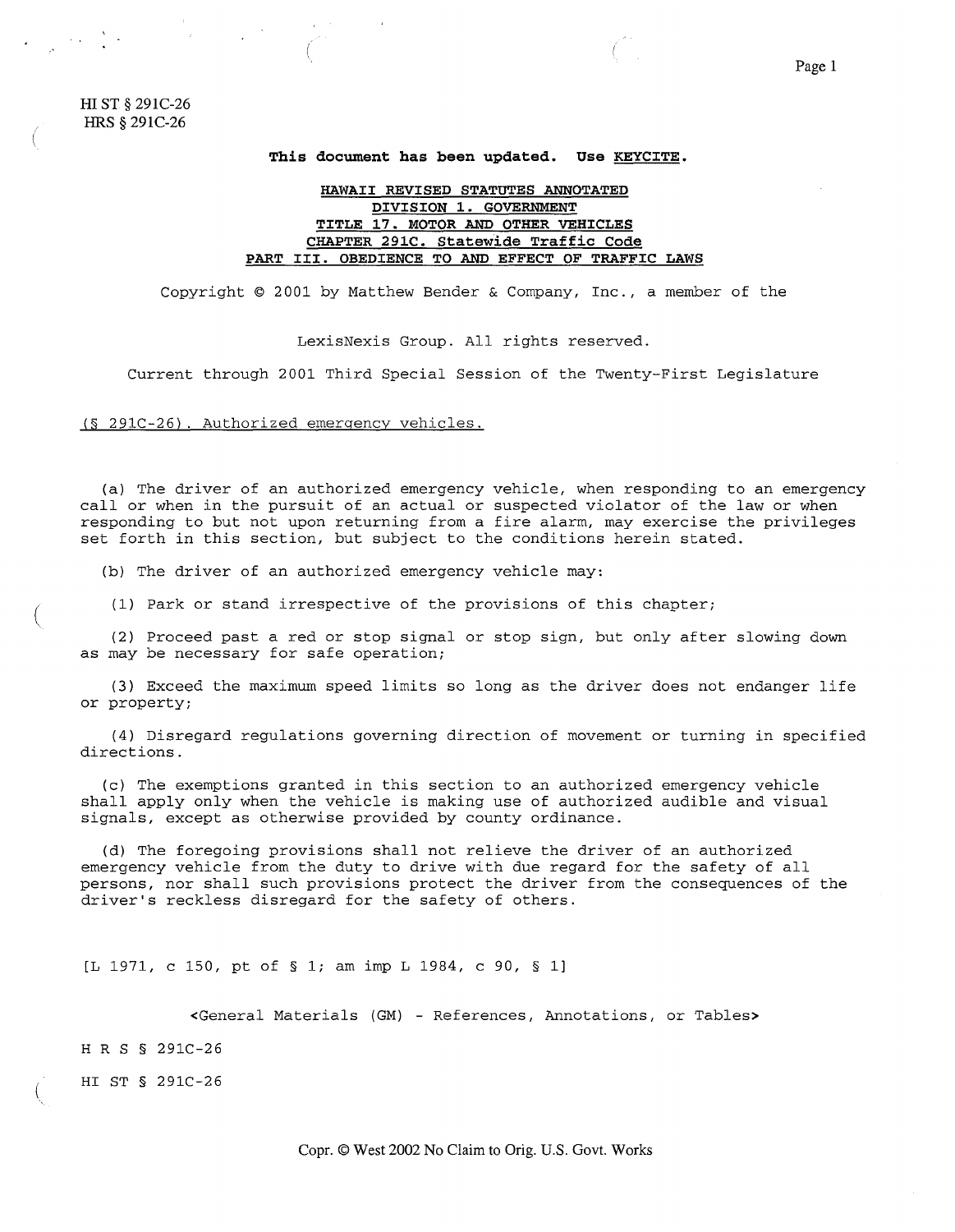HI LEGIS 93 (2002) 2002 Hawaii Laws Act 93 (H.B. 2349)

 $\label{eq:2} \Psi_{\rm eff} = \frac{1}{2} \left( \frac{1}{2} \sum_{i=1}^3 \frac{1}{2} \sum_{j=1}^3 \frac{1}{2} \sum_{j=1}^3 \frac{1}{2} \sum_{j=1}^3 \frac{1}{2} \sum_{j=1}^3 \frac{1}{2} \sum_{j=1}^3 \frac{1}{2} \sum_{j=1}^3 \frac{1}{2} \sum_{j=1}^3 \frac{1}{2} \sum_{j=1}^3 \frac{1}{2} \sum_{j=1}^3 \frac{1}{2} \sum_{j=1}^3 \frac{1}{2} \sum_{j=1}^3 \frac{$ 

(

(

# **HAWAII 2002 SESSION LAWS 2002 REGULAR SESSION OF THE 21st LEGISLATURE**

Copr. © West Group 2002. All rights reserved.

Additions are indicated by **«+** Text **+»;** deletions by **«-** Text **-».** Changes in tables are made but not highlighted. Vetoed provisions within tabular material are not displayed.

### Act 93 H.B. No. 2349 EMERGENCY VEHICLES--AUTHORIZED DRIVING ROUTES

A BILL FOR AN ACT RELATING TO AUTHORIZED EMERGENCY VEHICLES.

BE IT ENACTED BY THE LEGISLATURE OF THE STATE OF HAWAII:

SECTION 1. Section 291C-26, Hawaii Revised Statutes, is amended to read as follows:

#### « HI ST § 291C-26 »

§ <<-[->>291C-26<<-]->> Authorized emergency vehicles.

(a) The driver of an authorized emergency vehicle, when responding to an emergency call or when in the pursuit of an actual or suspected violator of the law or when responding to but not upon returning from <sup>a</sup> fire alarm<<-,->> <<+and vehicles used by police officers while in the performance of <sup>a</sup> police function,+» may exercise the privileges set forth in this section, but subject to the conditions herein stated.

(b) The driver of an authorized emergency vehicle may:

(1) Park or stand irrespective of the provisions of this chapter;

(2) Proceed past <sup>a</sup> red or stop signal or stop sign, but only after slowing down as may be necessary for safe operation;

(3) Exceed the maximum speed limits so long as the driver does not endanger life or property;

(4) Disregard regulations governing direction of movement or turning in specified directions<<-.->><<+;+>>

«+(5) Drive on the shoulder and median of roadways; and+»

«+(6) Drive in controlled-access roadways, highways, and facilities.+»

(c) The exemptions granted in this «-section-» «+subsection (b) (5) and  $(6)$ +>> to an authorized emergency vehicle shall apply only when the vehicle is making use of authorized audible and visual signals, except as otherwise provided by county ordinance. «+This subsection shall not apply to police motorcycles.+»